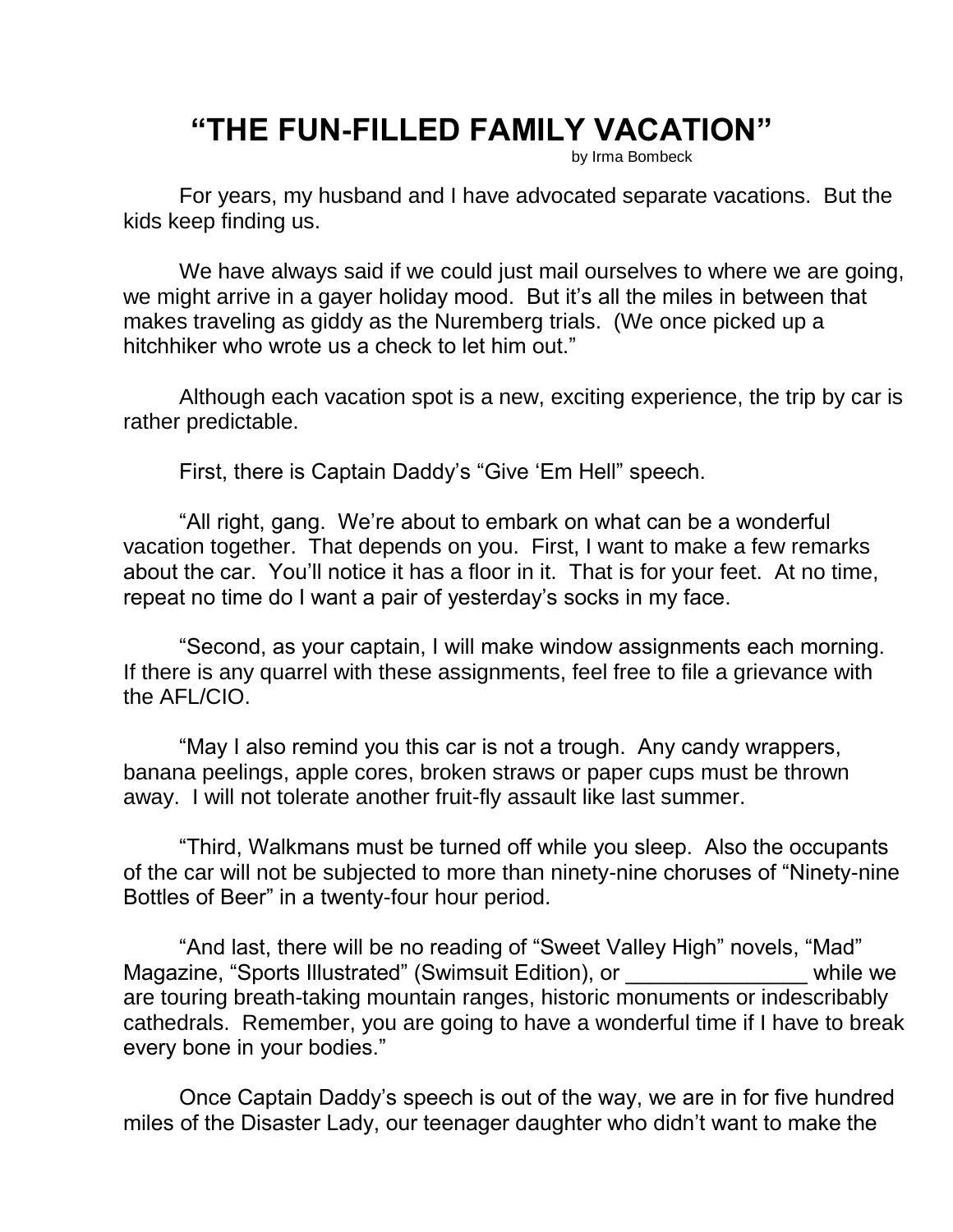trip in the first place. Her fatalistic approach to a vacation makes it as much fun as diarrhea.

The car is barely out of the driveway before she lifts her head in a dramatic jerk and whispers, "Did you hear that? I thought I heard a knock under the hood. Cecily Ainsworth's dad had that same knock under his hood and the car blew lup at the end of the driveway."

When you are half a day out from home, she will stir restlessly in the back seat and yell, "Mom, did you remember to unplug your coffeepot and iron? The last time I saw them they were on." Or, "I sure hope someone remembered to take the cat next door,"

Occasionally, she will unplug the Walkman from her ear and sigh, "Gee, that's too bad."

"What's too bad?"

"About the weather."

"What about the weather?"

"The extended forecast predicts two solid weeks of rain where we are going. But I don't mind really because I was exposed to German measles thirteen days ago."

And then there is Happy Mouth, our eleven-year-old who is one of the best testimonials to Planned Parenthood I can think of. There is something disgusting about a kid who wakes up happy and goes steadily uphill the rest of the day.

"Hey, do you want to hear the poem I read on the last rest-room wall?"

"No," says the car in unison.

"It said, 'Violets are blue, roses are red, If you can read this, you're standing on your head.'"

"That's enough."

"Can I plug in the electric back-scratcher I bought at the last souvenir shop?"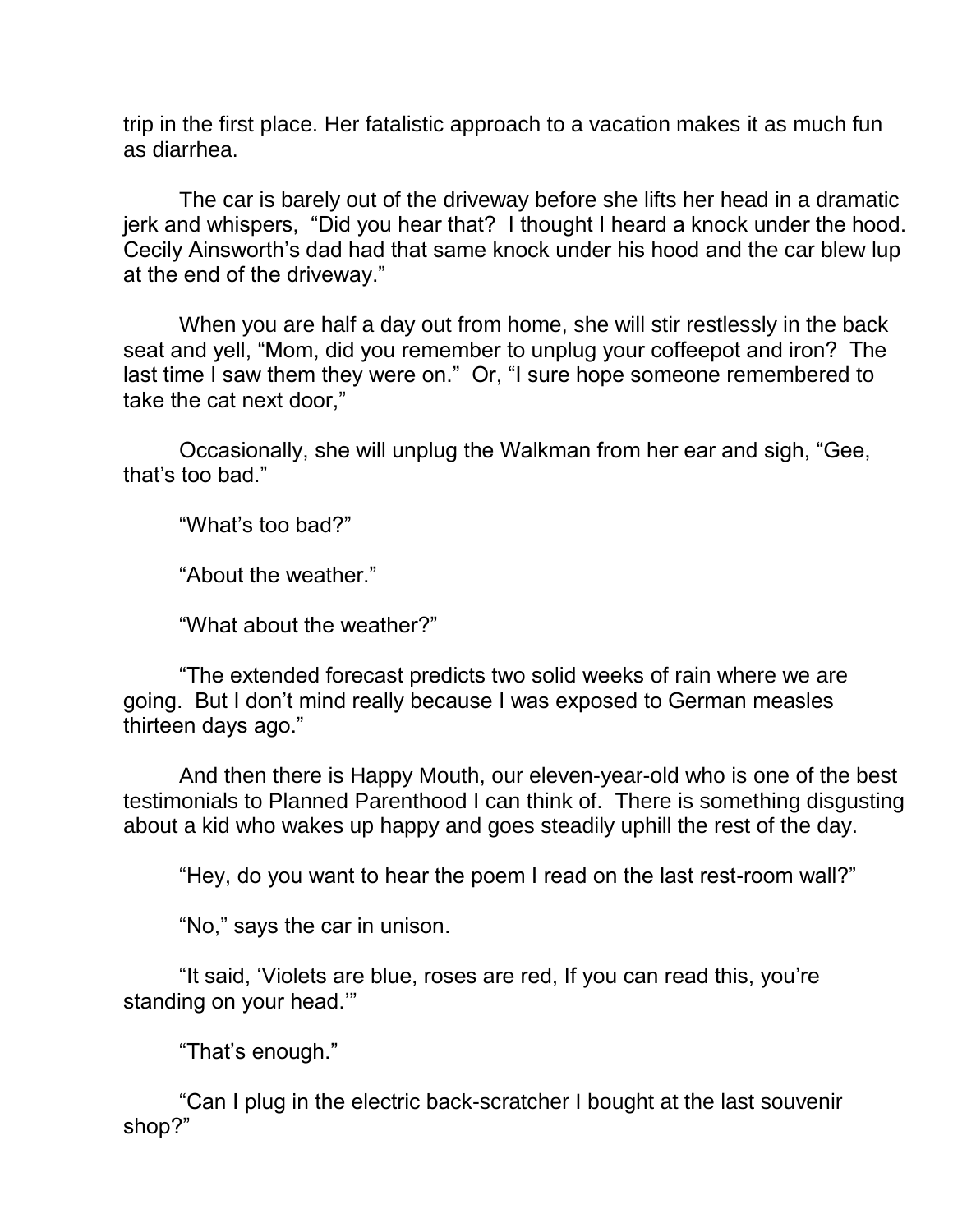"No, you'll run the car battery down."

"Can I take a picture of your nose hairs?"

"No!"

Happy Mouth may be put down on the average of once every three minutes, but he is undaunted. "Hey, this looks like a neat restaurant."

"Are you kidding? This place will have to be cleaned before they can condemn it."

"I want to eat here. There's a real neat dog inside, see him?"

"I should. He's sitting in a booth."

"Aw c'mon, Mom."

"Okay, but let me give you one word of advice. This place is a filthy dump. I bet they haven't had a customer since the septic tank backed up. We'll all be fine if we order something safe like cheese or peanut butter. Remember now, something safe."

Happy Mouth is the first to order, "I'll have the roast turkey and dressing." He grins. Then, '"May I use your rest room?"

Happy Mouth is absolutely jubilant when he gets back. . "You should see the kitchen."

"I don't want to talk about it," I say, picking at my cheese sandwich.

"It's got a stove with big pots on it and a neat fire extinguisher on the wall."

"It's probably a stomach pump," snarls my husband.

"And the dog out there is having puppies."

All eyes at the table focus hard on Happy Mouth. He senses our animosity. "Guess what?" he says cheerfully, "I didn't sit on the toilet seat."